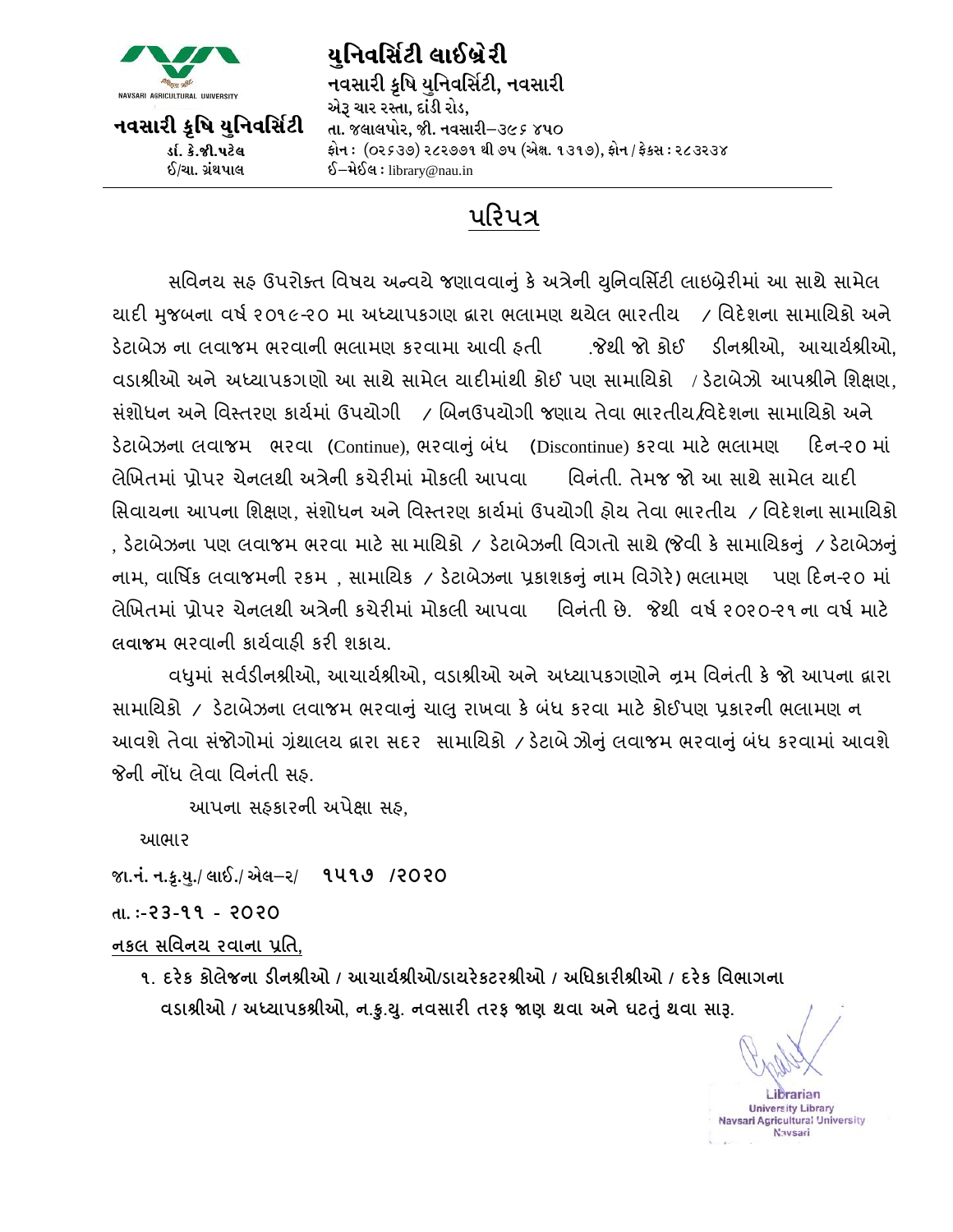## **University Library Navsari Agricultural University, Navsari List of Journal /Periodicals/Database**

| Sr.        | <b>Title of Journals</b>                                                    | Indian $\langle$ | Approx     | <b>Subject</b>                                               |
|------------|-----------------------------------------------------------------------------|------------------|------------|--------------------------------------------------------------|
| No.        | /Periodicals/Database                                                       | Foreign          | Price(Rs.) |                                                              |
| 1.         | <b>Agricultural Water Management</b>                                        | Foreign          | 264462     | <b>Agriculture Water</b>                                     |
|            |                                                                             |                  |            | Management                                                   |
| 2.         | <b>Annals of Forest Science</b>                                             | Foreign          | 522157     | Forestry                                                     |
| 3.         | <b>Irrigation Science</b>                                                   | Foreign          | 522157     | <b>Agriculture Engineer</b>                                  |
| 4.         | Range Management and Agroforestry                                           | Indian           | 2250       | Forestry                                                     |
| 5.         | The SCITECH Journal                                                         | Indian           | 1200       |                                                              |
| 6.         | <b>Agricultural Situation In India</b>                                      | Indian           |            | <b>Agriculture Science</b>                                   |
| 7.         | <b>Agricultual Today</b>                                                    | Indian           |            |                                                              |
| 8.         | Indian Journal of Microbiology                                              | Foreign          | 620675     | <b>Agricultural Microbiology</b>                             |
| 9.         | Journal of Applied Microbiology                                             | Foreign          | 602372     | <b>Agricultural Microbiology</b>                             |
| 10.        | Journal of Microbiology and                                                 | Foreign          | 29378      | <b>Agricultural Microbiology</b>                             |
|            | Biotechnology                                                               |                  |            |                                                              |
| 11.        | Outlook on Agriculture                                                      | Foreign          | 39297      | <b>Agricultural Science</b>                                  |
| 12.        | <b>Agricultural Research</b>                                                | Indian           | 2000       | Agriculture & Allied Science                                 |
| 13.        | <b>Agricultural Review</b>                                                  | Indian           | 2500       | Agriculture & Allied Science                                 |
| 14.        | Agri-Skills News Letter                                                     | Indian           | 7000       | Agriculture & Allied Science                                 |
| 15.        | Alleopathy Journal: An International                                        | Indian           | 4700       | Agriculture & Allied Science                                 |
|            | Journal                                                                     |                  |            |                                                              |
| 16.        | Current Advances in Agricultural Science                                    | Indian           | 3500       | Agriculture & Allied Science                                 |
| 17.        | Indian Agriculturist.                                                       | Indian           | 3500       | Agriculture & Allied Science                                 |
| 18.        | <b>Indian Farming</b>                                                       | Indian           | 5000       | Agriculture & Allied Science                                 |
| 19.        | Indian Journal of Agricultural Research                                     | Indian           | 3000       | Agriculture & Allied Science                                 |
| 20.        | Indian Journal of Eco-friendly                                              | Indian           | 3500       | Agriculture & Allied Science                                 |
|            | Agriculture                                                                 |                  |            |                                                              |
| 21.        | <b>Indian Journal of Fertilizers</b>                                        | Indian           | 1000       | Agriculture & Allied Science                                 |
| 22.        | Indian Journal of Soil Conservation                                         | Indian           | 4000       | Agriculture & Allied Science                                 |
| 23.        | International Journal of Agriculture                                        | Indian           | 3500       | Agriculture & Allied Science                                 |
|            | Science                                                                     |                  |            |                                                              |
|            |                                                                             | Indian           | 6500       |                                                              |
| 24.<br>25. | Journal of Indian Society of Soil Science.<br>Journal of Tropical Forestry. | Indian           | 3000       | Agriculture & Allied Science<br>Agriculture & Allied Science |
| 26.        | RashtriyaKrishi (Hindi)                                                     | Indian           | 1500       | Agriculture & Allied Science                                 |
| 27.        | RashtriyaKrishi(Eng.)                                                       | Indian           | 1500       | Agriculture & Allied Science                                 |
| 28.        | <b>Crop Research</b>                                                        | Indian           | 3000       | <b>Agriculture &amp;Allied Science</b>                       |
| 29.        | G.A.U. Research Journal                                                     | Indian           | 1000       | Agriculture & Allied Science                                 |
| 30.        | Green Farming                                                               | Indian           | 4000       | Agriculture & Allied Science                                 |
| 31.        | Indian Journal of Agricultural Science                                      | Indian           | 4500       | Agriculture & Allied Science                                 |
| 32.        | <b>J-Gate (Online Data Base)</b>                                            | <b>Database</b>  | 300000     | Agriculture & Allied Science                                 |
| 33.        | Journal of Agricultural Science                                             | Foreign          | 172856     | Agriculture & Allied Science                                 |
| 34.        | <b>Agricultural Economics Research Review</b>                               | Indian           | 4500       | <b>Agriculture Economics</b>                                 |
| 35.        | <b>Indian Economic Review</b>                                               | Indian           | 3000       | <b>Agriculture Economics</b>                                 |
| 36.        | Indian Journal of Agricultural Economics                                    | Indian           | 3000       | <b>Agriculture Economics</b>                                 |
| 37.        | Journal of Soil and Water Conservation                                      | Indian           | 2000       | Agriculture Engineering, Soil                                |
|            |                                                                             |                  |            | Science, Forestry, Agronomy                                  |
| 38.        | Indian Journal of Agronomy                                                  | Indian           | 5000       | Agronomy                                                     |
| 39.        | <b>Canadian Journal of Plant Science</b>                                    | Foreign          | 46218      | Agronomy, Horticulture                                       |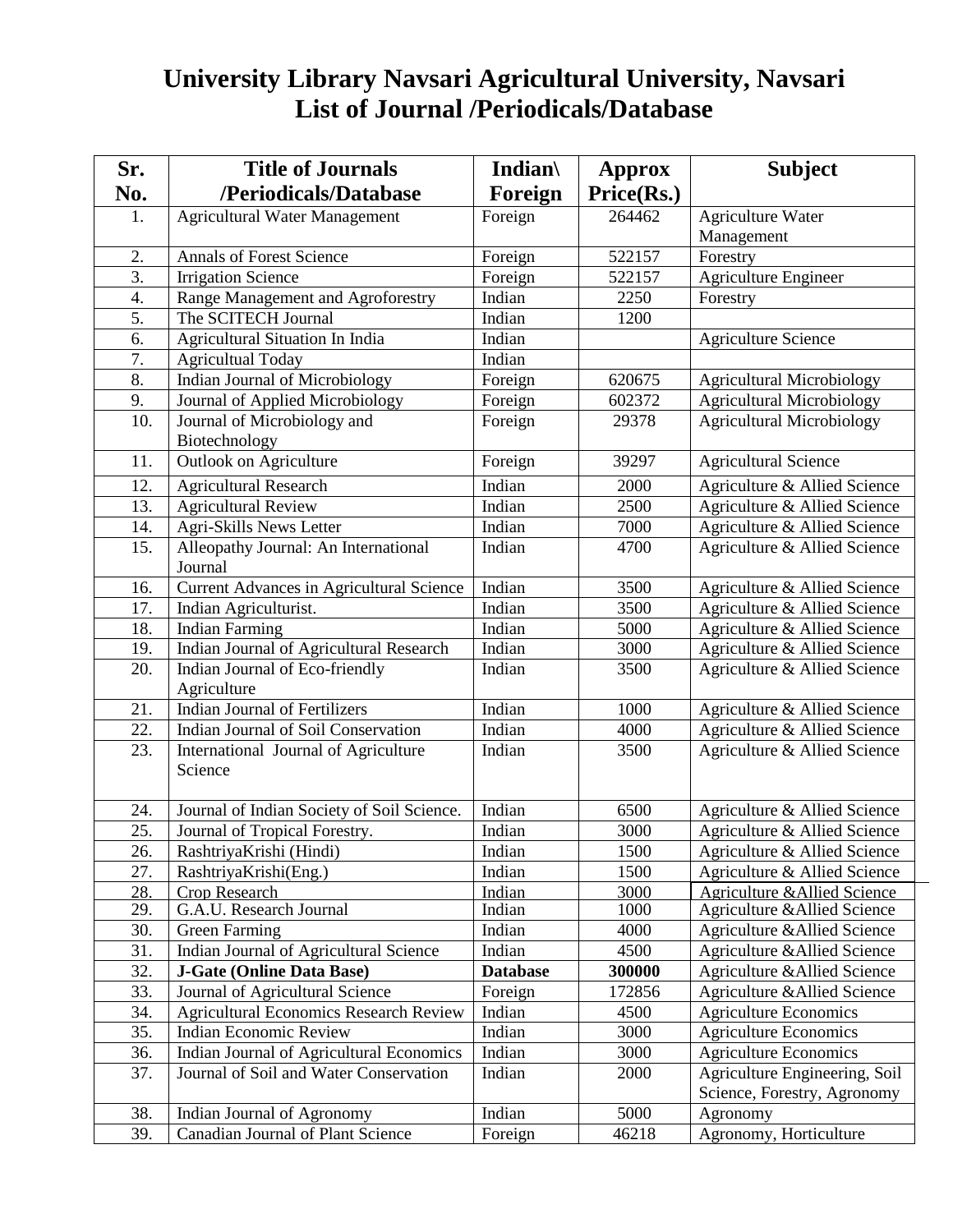| 40. | <b>AGRICOLA Database</b>                        | Database |         | Animal and Veterinary        |
|-----|-------------------------------------------------|----------|---------|------------------------------|
|     |                                                 |          |         | Sciences, Entomology, Plant  |
|     |                                                 |          |         | Science, Forestry,           |
|     |                                                 |          |         | Aquaculture and Fisheries,   |
|     |                                                 |          |         | farming and farming systems, |
|     |                                                 |          |         | Agricultural Economics,      |
|     |                                                 |          |         | Extension and Education,     |
|     |                                                 |          |         | Food and Human Nutrition,    |
|     |                                                 |          |         | <b>Environmental Science</b> |
| 41. | Journal of Nanoscience and                      | Foreign  | 411000  | Biological System, Nanoscale |
|     | Nanotechnology                                  |          |         | Science                      |
| 42. | <b>Conservation Biology</b>                     | Foreign  | 93768   | <b>Biology</b>               |
| 43. | Nautre                                          |          | 16210   | <b>Biology</b>               |
|     |                                                 | Foreign  |         |                              |
| 44. | Civil Service Chronicle (English)               | Indian   | 2500    | Competitive Exam             |
| 45. | PratiyogitaDarpan(English)                      | Indian   | 3000    | Competitive Exam             |
| 46. | Agronomy                                        | Foreign  |         | Crop Breeding and Genetics   |
| 47. | Crop science                                    | Foreign  | 67797   | Crop Breeding and Genetics   |
| 48. | <b>Economic Political Weekly</b>                | Indian   | 4725    | Economics                    |
| 49. | <b>C.A.B. Abstracts Online Data Base</b>        | Database | 1200000 | Economics, Statistics, All   |
|     |                                                 |          |         | Agricultural Sciences and    |
|     |                                                 |          |         | Veterinary Science Subject   |
|     |                                                 |          |         | Covered                      |
| 50. | Applied Entomology and Zoology                  | Foreign  | 653886  | Entomolgy, Zoology           |
| 51. | <b>Annals of Plan Protection Sciences</b>       | Indian   | 3000    | Entomology                   |
| 52. | Annual Review of Entomology                     | Foreign  | 37616   | Entomology                   |
| 53. | Indian Journal of Plant Protection              | Indian   | 3600    | Entomology                   |
| 54. | International Journal of Plant Protection       | Indian   | 3500    | Entomology                   |
| 55. | Journal of Entomological Research               | Indian   | 8000    | Entomology                   |
| 56. | <b>Annals of Entomology</b>                     | Indian   | 3000    | Entomology                   |
|     |                                                 |          |         | (Animal)(Zoology)            |
| 57. | Entomon                                         | Indian   | 4500    | Entomology                   |
|     |                                                 |          |         | (Animal)(Zoology)            |
| 58. | Indian Journal of Entomology                    | Indian   | 5500    | Entomology                   |
|     |                                                 |          |         | (Animal)(Zoology)            |
| 59. | Indian Journal of Nematology                    | Indian   | 4500    | Entomology                   |
|     |                                                 |          |         | (Animal)(Zoology)            |
| 60. | <b>Biological Control</b>                       | Foreign  | 26827   | Entomology, Biological       |
| 61. | Journal of Eco-toxicology                       | Indian   | 3000    | Environment                  |
|     | &Environment Monitoring                         |          |         |                              |
| 62. | <b>Indian Journal of Pulses</b>                 | Indian   | 6000    | Field & Plantation Crops     |
|     | Research.(Journal of Food Legumes)              |          |         |                              |
| 63. | Journal of Oil Seed Research                    | Indian   | 3000    | Field & Plantation Crops     |
| 64. | Legume Research                                 | Indian   | 3000    | Field & Plantation Crops     |
| 65. | <b>Experimental Agriculture</b>                 | Foreign  |         | Filed, Plantation            |
| 66. | Journal of the Science of Food and              | Foreign  | 472537  | Food Health and Nutrition    |
|     | Agriculture                                     |          |         |                              |
| 67. | <b>Annals of Forestry</b>                       | Indian   | 3500    | Forestry                     |
| 68. | <b>Indian Forester</b>                          | Indian   | 4000    | Forestry                     |
| 69. | Indian Journal of Agroforestry                  | Indian   | 5000    | Forestry                     |
| 70. | Indian Journal of Forestry                      | Indian   | 3000    | Forestry                     |
| 71. | <b>International Journal of Forest Usufucts</b> | Indian   | 2500    | Forestry                     |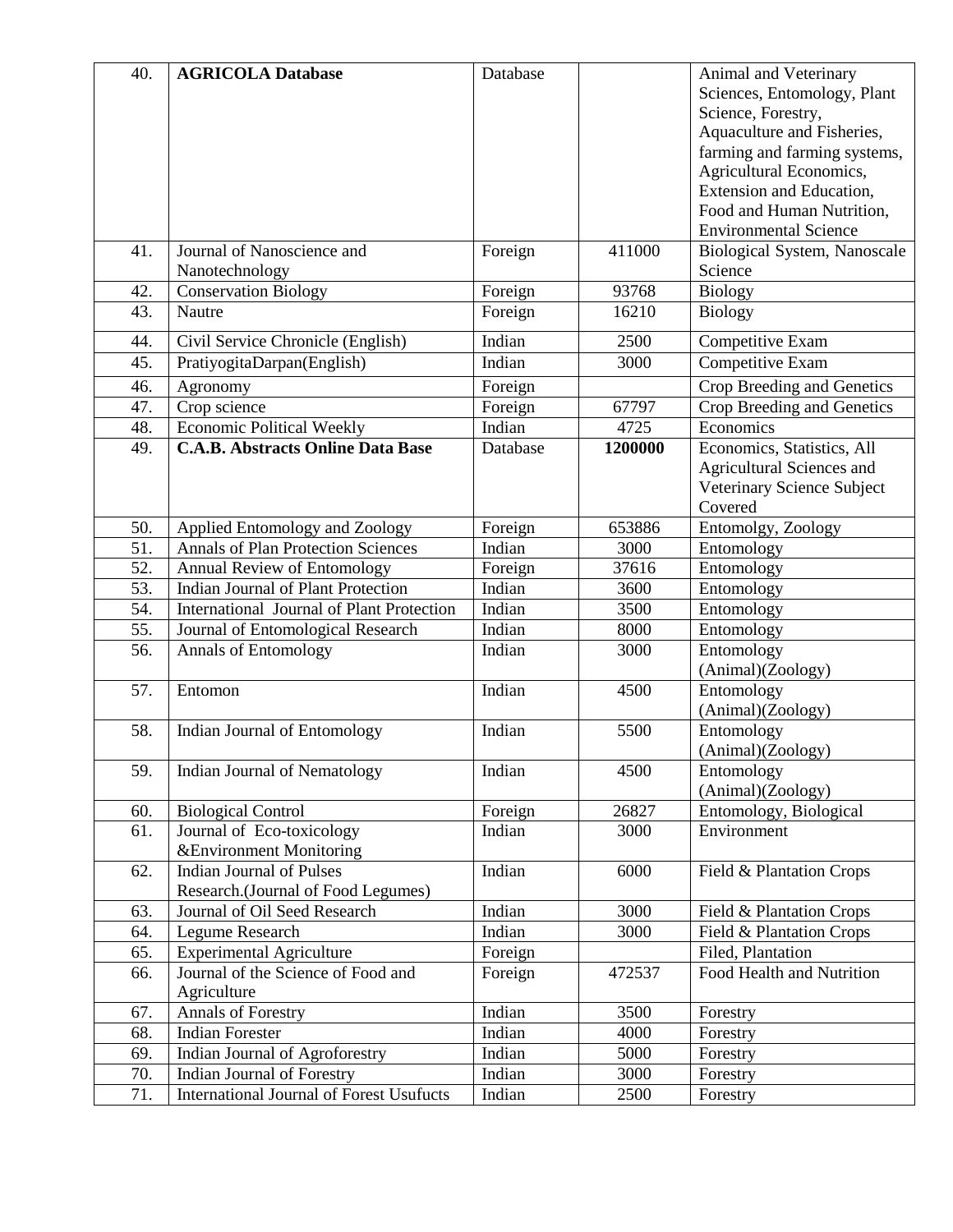|              | Management                                                                 |                   |         |                                            |
|--------------|----------------------------------------------------------------------------|-------------------|---------|--------------------------------------------|
| 72.          | International Journal of Forestry and                                      | Indian            | 2500    | Forestry                                   |
|              | Crop Improvement                                                           |                   |         |                                            |
| 73.          | Journal of Non-Timber Forest Products                                      | Indian            | 2000    | Forestry                                   |
| 74.          | Kalkaliyo (Gujarati) (Magazine)                                            | Indian            | 300     | Forestry                                   |
| 75.          | Timber Development Association of                                          | Indian            | 3500    | Forestry                                   |
|              | India                                                                      |                   |         |                                            |
| 76.          | Turkish Journal of Agriculture and                                         | Foreign           |         | Forestry                                   |
|              | Forestry                                                                   |                   |         |                                            |
| 77.          | <b>Plant Genetic Resources-Characterization</b>                            | Foreign           | 57518   | Genetics                                   |
|              | and Utilization                                                            |                   |         |                                            |
| 78.          | Indian Journal of Genetics and Plant                                       | Indian            | 8000    | Genetics & Plant Breeding                  |
|              | <b>Breeding</b>                                                            |                   |         |                                            |
| 79.          | <b>Indian Journal of Plant Genetic</b>                                     | Indian            | 20000   | Genetics & Plant Breeding                  |
|              | Resources                                                                  |                   |         |                                            |
| 80.          | Reptiles (Magazine)                                                        | Foreign           | 1050    | Herpetology                                |
| 81.          | Acta Horticulture                                                          | Foreign           | 455066  | Horticulture                               |
| 82.          | HortScience                                                                | Foreign           | 48000   | Horticulture                               |
| 83.          | Indian Journal of Horticulture                                             | Indian            | 12000   | Horticulture                               |
| 84.          | Journal of Horticultural Science and                                       | Foreign           | 72000   | Horticulture                               |
|              | Biotechnology                                                              |                   |         |                                            |
| 85.          | Journal of Ornamental Horticulture                                         | Indian            | 2500    | Horticulture                               |
| 86.          | Journal of the American Society for                                        | Foreign           | 45000   | Horticulture                               |
|              | Horticulture Science                                                       |                   |         |                                            |
| 87.          | Potato Journal (Journal of Indian Potato                                   | Indian            | 3500    | Horticulture                               |
|              | Association)                                                               |                   |         |                                            |
| 88.          | Vegetable Science                                                          | Indian            | 5000    | Horticulture                               |
| 89.          | Bioinfolet                                                                 | Indian            | 6500    | Life Science                               |
| 90.          | Trends in Biosciences                                                      | Indian            | 7000    | Life Science: Biology                      |
| 91.          | <b>Elsevier Publication</b>                                                | Foreign           |         | Life Sciences                              |
| 92.          | National Geographic Kids (Magazine)                                        | Indian            | 500     | Nature                                     |
| 93.          | National Geographic Magazine                                               | Foreign           | 3540    | Nature                                     |
| 94.          | National Geographic Traveller                                              | Indian            | 1500    | Nature                                     |
|              | (Magazine)                                                                 |                   |         |                                            |
| 95.          | Saevus (Magazine)                                                          | Indian            | 800     | Nature, Wildlife                           |
| 96.          | Sanctuary Asia (Magazine)                                                  | Indian            | 950     | Nature, Wildlife                           |
| 97.          | Sanctuary Asia Cub Kids (Magazine)                                         | Indian            | 500     | Nature, Wildlife                           |
| 98.          | Seed Research                                                              | Indian            | 6000    | Nature, Wildlife                           |
|              |                                                                            |                   |         |                                            |
| 99.          | Flamingo (Bulletin of Birds of Gujarat)                                    | Indian            | 500     | Ornithology                                |
|              | (Magazine)<br>Forktail, Journal of Asian Ornithology                       |                   |         |                                            |
| 100.<br>101. | <b>Indian Birds</b>                                                        | Foreign<br>Indian | 1000    | Ornithology<br>Ornithology                 |
|              |                                                                            |                   | 2000    |                                            |
| 102.<br>103. | An Asian Journal of Soil Science<br>Nanoscience and Nanotechnology Letters | Indian            | 295000  | Pharmacology<br>Physical, Chemical & Earth |
|              |                                                                            | Foreign           |         | Sciences                                   |
|              | Agrochimica                                                                |                   | 1261700 | Plant Chemistry, Soil Science              |
| 104.         |                                                                            | Foreign           |         | and Plant Nutrition                        |
| 105.         | Indian Journal of Weed Science                                             | Indian            | 3500    |                                            |
|              |                                                                            |                   |         | Plant Injuries, Diseases &<br>Pests        |
| 106.         | Journal of Biological Control                                              | Indian            | 4500    | Plant Injuries, Diseases &                 |
| 107.         | Pesticide Research Journal                                                 | Indian            | 4000    | Plant Injuries, Diseases &                 |
|              |                                                                            |                   |         |                                            |